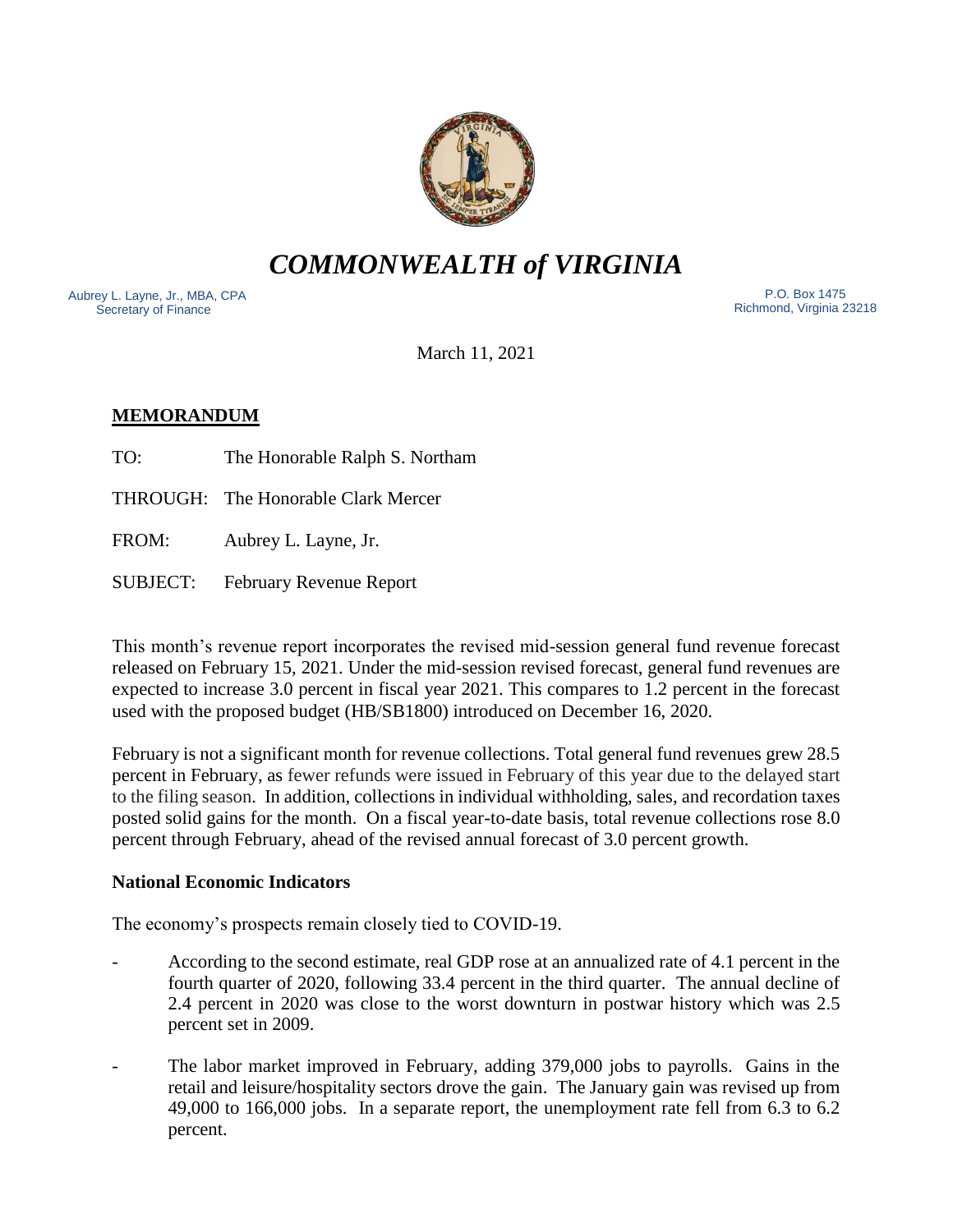March 11, 2021 Page 2 of 4

- Initial claims for unemployment rose from 736,000 to 745,000 during the week ending February 27. The four-week moving average fell from 807,500 to 790,750. The level of claims remains extremely high.
- The Conference Board's index of leading indicators rose 0.5 percent in January to 110.3 following increases of 0.4 percent in December and 0.9 percent in November.
- The Conference Board's index of consumer confidence rose from 88.9 to 91.3 in February. The current conditions component improved while the expectations component decreased for the month.
- The Institute of Supply Management index rose from 58.7 to 60.8 in February. The index has remained above the neutral threshold of 50.0 every month since June.
- The CPI rose 0.3 percent in January and stands 1.4 percent above a year ago. Core inflation (excluding food and energy prices) was unchanged and stands 1.4 percent above January of last year.
- At its January meeting, the Federal Reserve left the federal funds target rate unchanged at the range of 0.0 to 0.25 percent.

### **Virginia Economy**

In late March, the Virginia Employment Commission will release re-benchmarked employment data for calendar years 2019 and 2020, so January data are not yet available. A brief review of the revision will be included in the March revenue letter if the data is released as scheduled.

The Virginia Leading Index rose 0.6 percent in January after rising 1.1 percent in December. All four components -- the U.S. Leading index, future employment, initial claims for unemployment, and auto registrations -- improved for the month. The indexes for all eleven metro areas increased in December.

### **February Revenue Collections**

February is not a significant month for revenue collections. Total general fund revenues grew 28.5 percent in February, as fewer refunds were issued in February of this year due to the delayed start to the filing season. In addition, collections in individual withholding, sales, and recordation taxes posted solid gains for the month. On a fiscal year-to-date basis, total revenue collections rose 8.0 percent through February, ahead of the revised annual forecast of 3.0 percent growth.

*Net Individual Income Tax (69% of general fund revenues)*: Through February, collections of net individual income tax rose 6.5 percent from the same period last year, ahead of the annual estimate of 1.0 percent growth. Performance in each component of individual income tax is as follows: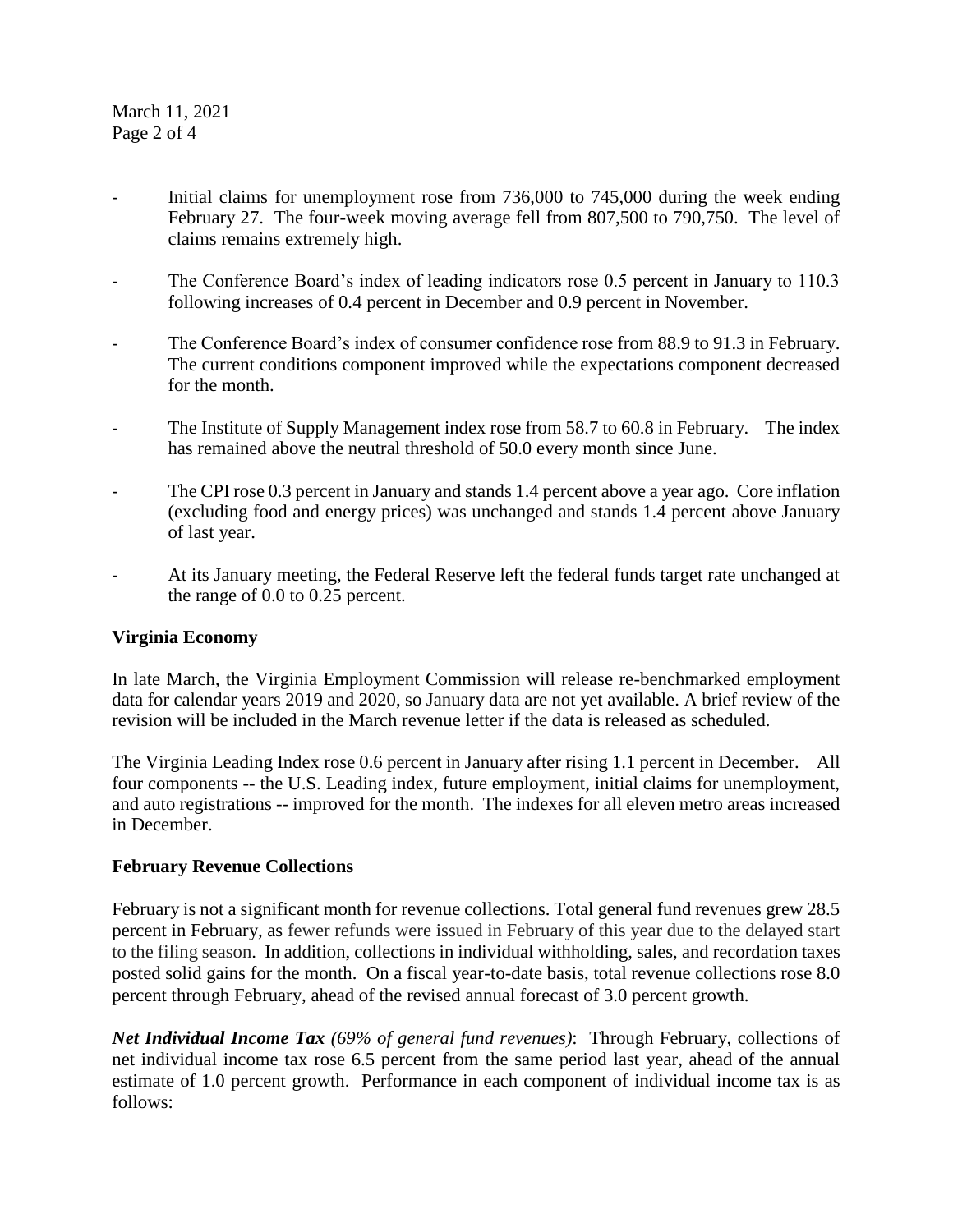March 11, 2021 Page 3 of 4

> *Individual Income Tax Withholding (61% of general fund revenues)*: Collections of payroll withholding taxes rose 6.4 percent for the month. Year-to-date, collections have risen 1.1 percent from the same period last year, behind the annual estimate of 2.7 percent growth.

> *Individual Income Tax Nonwithholding (18% of general fund revenues)*: February is not a significant month for collections in this source. Collections in nonwithholding were \$73.7 million compared with \$62.8 million in February of last year, an increase of 17.3 percent. Year-to-date, collections grew by 28.0 percent, ahead of the annual estimate of a 4.4 percent increase.

> *Individual Income Tax Refunds*: In February, the Department of Taxation issued \$217.0 million in refunds compared with \$427.3 million in February of last year, a 49.2 percent decrease. A later opening in the filing season compared with last year resulted in only 486,000 refunds issued compared with 941,000 last year.

*Sales Tax (17% of general fund revenues)*: Collections of sales and use taxes, reflecting January sales, rose 8.6 percent in February. On a year-to-date basis, collections of sales and use taxes have risen 6.7 percent, ahead of the annual estimate of a 4.8 percent increase.

*Corporate Income Tax (6% of general fund revenues)*: Collections of corporate income taxes were \$15.4 million in February, compared with receipts of \$17.3 million in February of last year. On a year-to-date basis, collections have increased 37.6 percent compared with the forecast of 27.4 percent growth.

*Wills, Suits, Deeds, Contracts (3% of general fund revenues)*: As refinancing and low interest rates continue to spur the housing market, collections of wills, suits, deeds, and contracts – mainly recordation tax collections – were \$44.8 million in February, compared with \$30.7 million in February of last year, an increase of 45.9 percent. On a year-to-date basis, collections are up 38.3 percent, ahead of the annual forecast of 24.4 percent growth.

*Insurance Premiums (1% of general fund revenues)*: Chapter 986, 2007 Acts of the Assembly required that \$181.4 million of collections in this source be transferred to the Transportation Trust Fund in fiscal year 2021 before making any deposits to the general fund. The required transfer was completed in December.

Year-to-date collections of taxes on insurance premiums were \$59.4 million through February, compared with \$57.5 million in the same period last year.

#### **Other Revenue Sources**

The following list provides data on February collections for other revenue sources:

|                                    | <b>Year-to-Date</b> | Annual<br><b>Estimate</b> |
|------------------------------------|---------------------|---------------------------|
| Interest Income (0.4% GF revenues) | $-31.9\%$           | $-19.7\%$                 |
| ABC Taxes (1% GF revenues)         | 10.8%               | 2.7%                      |